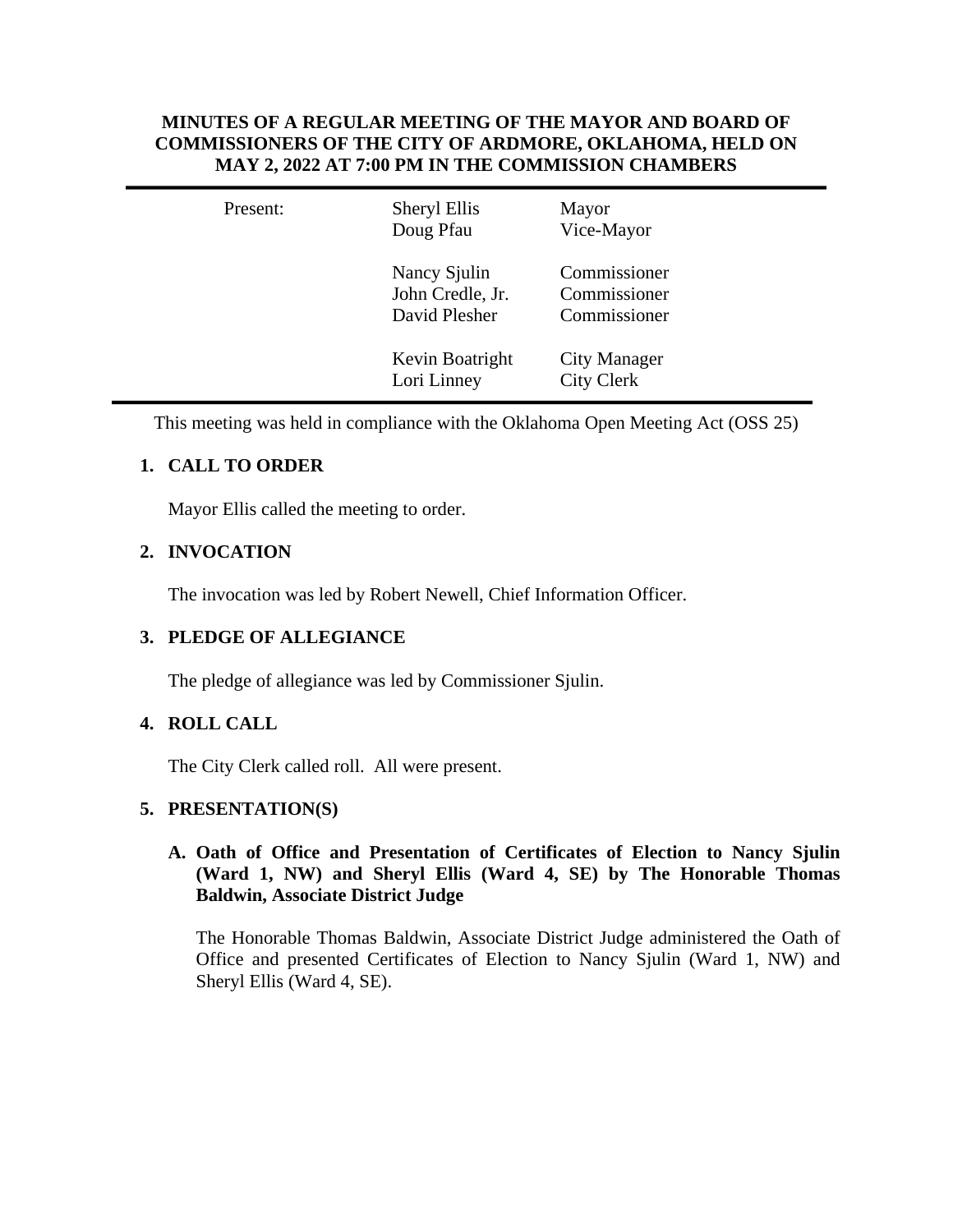#### **B. Election of Mayor for 2022/2023**

Motion was made by Commissioner Credle and seconded by Commissioner Sjulin to elect Commissioner Pfau as Mayor for 2022/2023.

> Ayes: Sjulin, Credle, Plesher, Pfau, Ellis Nays: None

## **C. Election of Vice-Mayor for 2022/2023**

Motion was made by Mayor Pfau and seconded by Commissioner Sjulin to elect Commissioner Ellis as Vice-Mayor for 2022/2023.

> Ayes: Sjulin, Credle, Plesher, Pfau, Ellis Nays: None

#### **D. Seating of Commission**

The City Clerk seated the Commissions.

## **E. Presentation of Mayor's Gavel to Retiring Mayor by Newly Elected Mayor**

Mayor Pfau presented the Mayor's Gavel to retiring Mayor Ellis.

## **F. Commission Meeting Called to Order by Newly Elected Mayor**

Newly elected Mayor Pfau called the meeting to order.

## **6. APPROVE AGENDA – ORDER OF BUSINESS AND CONTENTS**

Motion was made by Commissioner Plesher and seconded by Vice-Mayor Ellis to approve the agenda as written.

> Ayes: Sjulin, Credle, Plesher, Ellis, Pfau Nays: None

## **7. APPROVE MINUTES**

#### **A. of the City Commission Regular Meeting held on April 18, 2022**

Motion was made by Commissioner Credle and seconded by Commissioner Sjulin to approve the regular minutes of April 4, 2022 as written.

| Ayes: | Sjulin, Credle, Plesher, Ellis, Pfau |
|-------|--------------------------------------|
| Nays: | None                                 |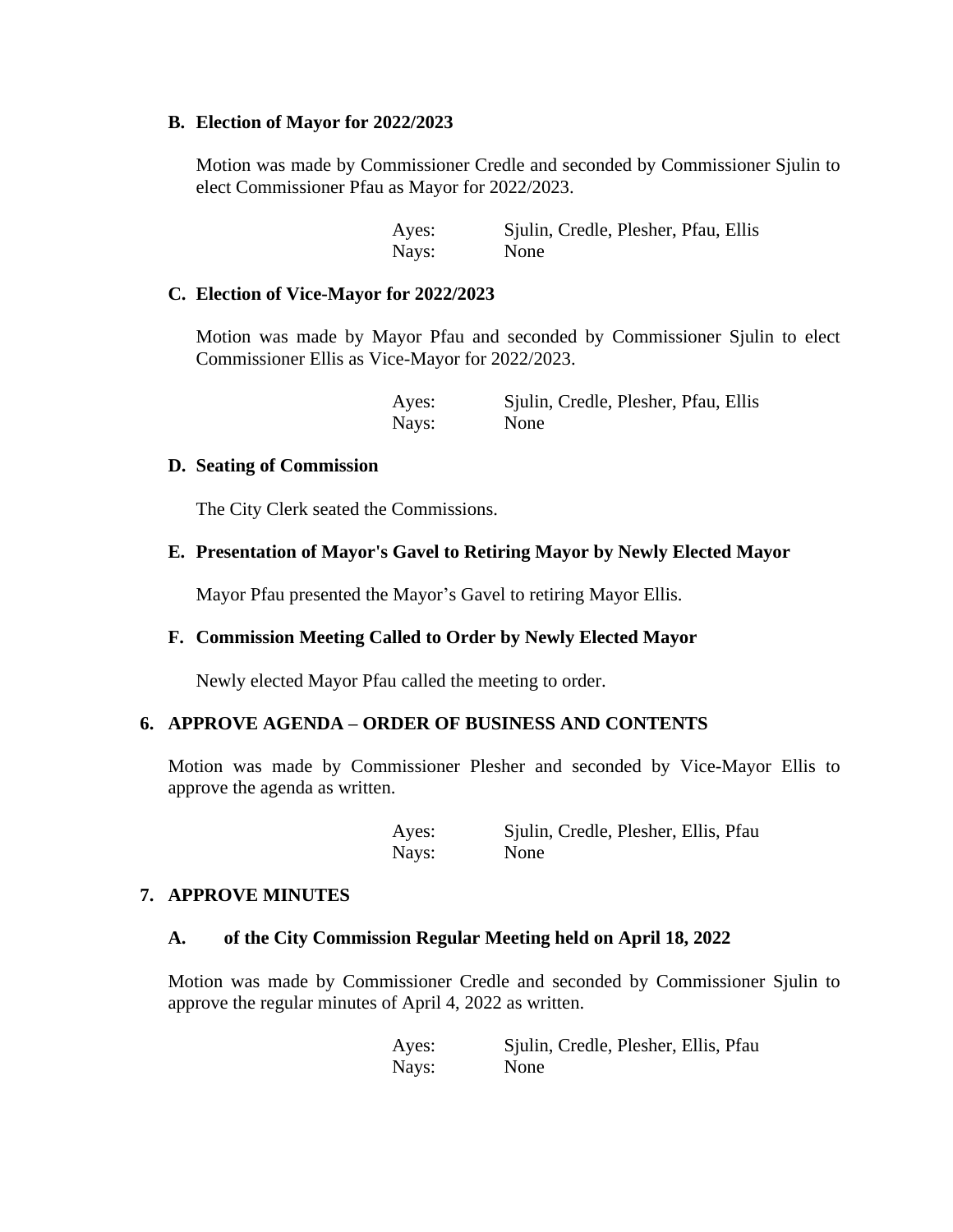## **B. of the City Commission Special Meeting held on April 18, 2022**

Motion was made by Commissioner Sjulin and seconded by Vice-Mayor Ellis to approve the special minutes of April 18, 2022 as written.

> Ayes: Sjulin, Credle, Plesher, Ellis, Pfau Nays: None

### **8. CONSENT**

**A. Consideration and Possible Action to Confirm Mayor and City Commission Appointment to the Planning Commission to Serve a Second Three (3) Year Term to be Claudia Kittrell with Term to Expire in May of 2025 and Approval or Rejection of Any Amendments Proposed and Considered by the City Commission at the Meeting**

The Mayor and City Commissions confirmed the appointment to the Planning Commission to serve a second three (3) year term to be Claudia Kittrell with term to expire in May of 2025.

**B. Consideration of Adoption or Rejection of Resolution Number 4213, a Resolution for the Minor Subdivision Plat of 1 Lot on 1 Acre of the Ellis Acre Addition located at 401 Stolfa Street, Ardmore, Oklahoma and Approval or Rejection of Any Amendments Proposed and Considered by the City Commission at the Meeting**

On April 14, 2022, the Planning Commission considered the application to approve the Minor Subdivision Plat of the Ellis Acre Addition. The Planning Commission voted (5-0) to recommend approval of the Minor Subdivision Plat.

**C. Consideration and Possible Action of an Ardmore Downtown Executive Airport Ground Lease Cancellation Agreement between the City of Ardmore and Chris McMurry for the Leased Property located at 1413 Executive Airport Drive, Suite 2, Tract 27-2 and 1413 Executive Airport Drive, Suite 5, Tract 27-5 and Approval or Rejection of Any Amendments Proposed by the City Commission at the Meeting**

The Ardmore Downtown Executive Airport Ground Lease Cancellation Agreement is between the City of Ardmore and Chris McMurry. The description of leased property is 1413 Executive Airport Drive, Suite 2, Tract 27-2 and 1413 Executive Airport Drive, Suite 5, Tract 27-5. Ardmore and Chris McMurry by mutual agreement hereby agree to cancel and terminate the described lease.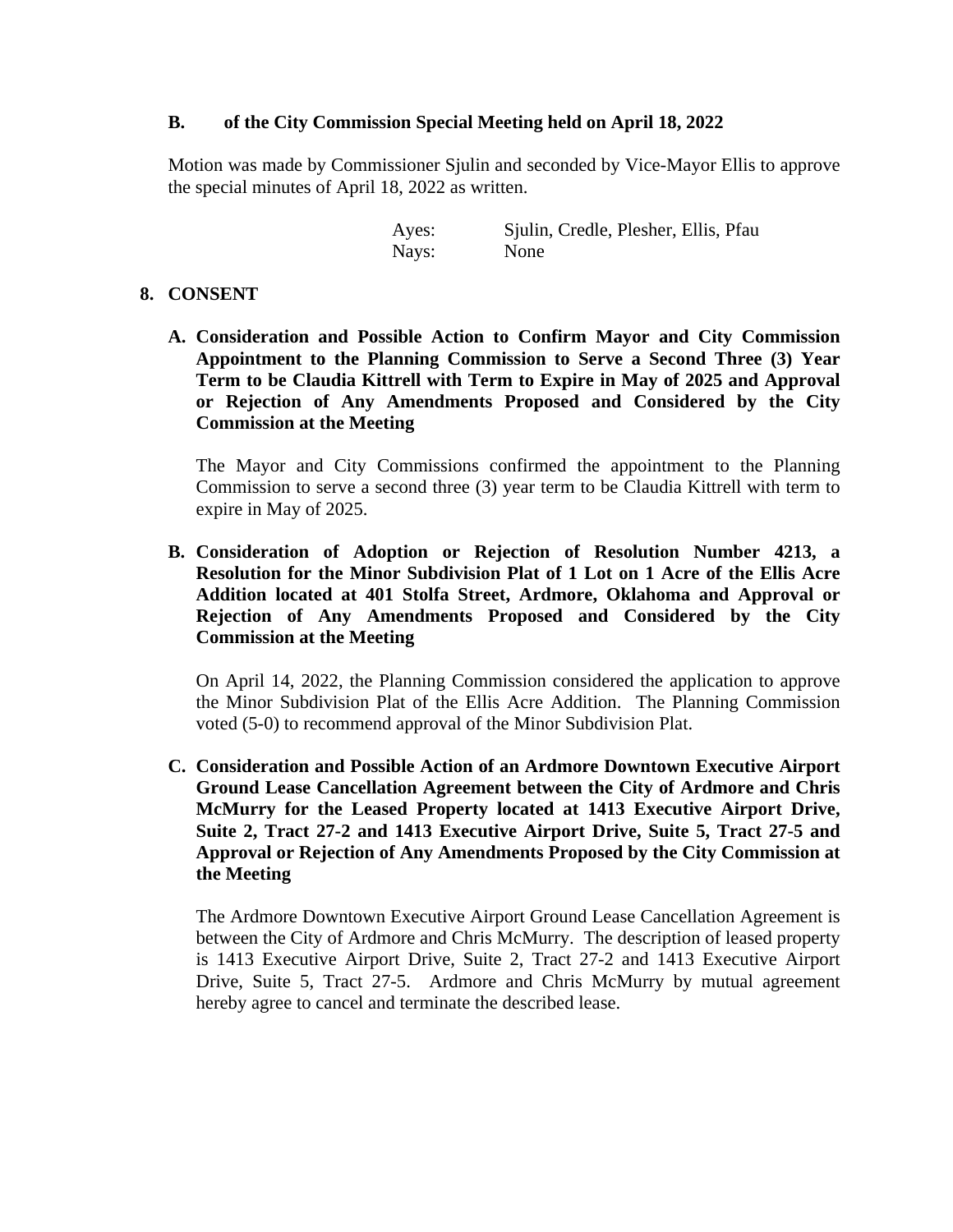**D. Consideration and Possible Action of the Right of Refusal to Purchase a Hangar located at the Ardmore Downtown Executive Airport, 1413 Executive Airport Drive, Suite 2, Tract 27-2 and 1413 Executive Airport Drive, Suite 5, Tract 27-5 and Approval or Rejection of Any Amendments Proposed and Considered by the City Commission at the Meeting**

The City of Ardmore has received a notice of sale for 1413 Executive Airport Drive, Suite 2, Tract 27-2 and 1413 Executive Airport Drive, Suite 5, Tract 27-5 to Tyler Barker in the amount of \$17,500.00. The City does not wish to exercise its right to purchase the hangar and improvements, located at the Ardmore Downtown Executive Airport.

**E. Consideration and Possible Action of Ground Lease Agreements located at the Ardmore Downtown Executive Airport between the City of Ardmore and Lessee Tyler Barker for Leased Premises of 1413 Executive Airport Drive, Suite 2, Tract 27-2 and 1413 Executive Airport Drive, Suite 5, Tract 27-5 and Approval or Rejection of Any Amendments Proposed and Considered by the City Commission at the Meeting**

The Ground Lease Agreements is located at the Ardmore Downtown Executive Airport between the City of Ardmore and Lessee Tyler Barker for leased premises of 1413 Executive Airport Drive, Suite 2, Tract 27-2 and 1413 Executive Airport Drive, Suite 5, Tract 27-5. The City of Ardmore is the co-sponsor, along with the State of Oklahoma, ex rel Oklahoma Planning and Resources Board, of the area known as the Ardmore Downtown Executive Airport, which is located in Southern Ardmore and in the northern portion of Lake Murray State Park. The initial term of the Ground Lease Agreement shall be for a term commencing on May 2, 2022, and ends on May 1, 2032, with the option of two (2) additional five (5) year extensions.

Motion was made by Commissioner Plesher and seconded by Commissioner Credle to approve Consent Agenda Items 8.A. - 8.E.

| Ayes: | Sjulin, Credle, Plesher, Ellis, Pfau |
|-------|--------------------------------------|
| Nays: | None                                 |

## **9. REGULAR BUSINESS**

## **A. ORDINANCE(S)**

**1. Consideration of Adoption or Rejection of Ordinance Number 3122, an Ordinance Amending Chapter 6, Article 1 of the Ardmore Code of Ordinances by Adding New Section 6-2.1 Pertaining to Adoption of Oklahoma Uniform Building Code Commission Rules 748 - Chapter 20 - Adopted Codes - Subchapters 1 and 2 International Building Code®, 2018 Edition (IBC®, 2018) 748:20-2-1 through 748:20-2-40 and Consideration of Adoption or Rejection of Emergency Clause with Respect to Ordinance**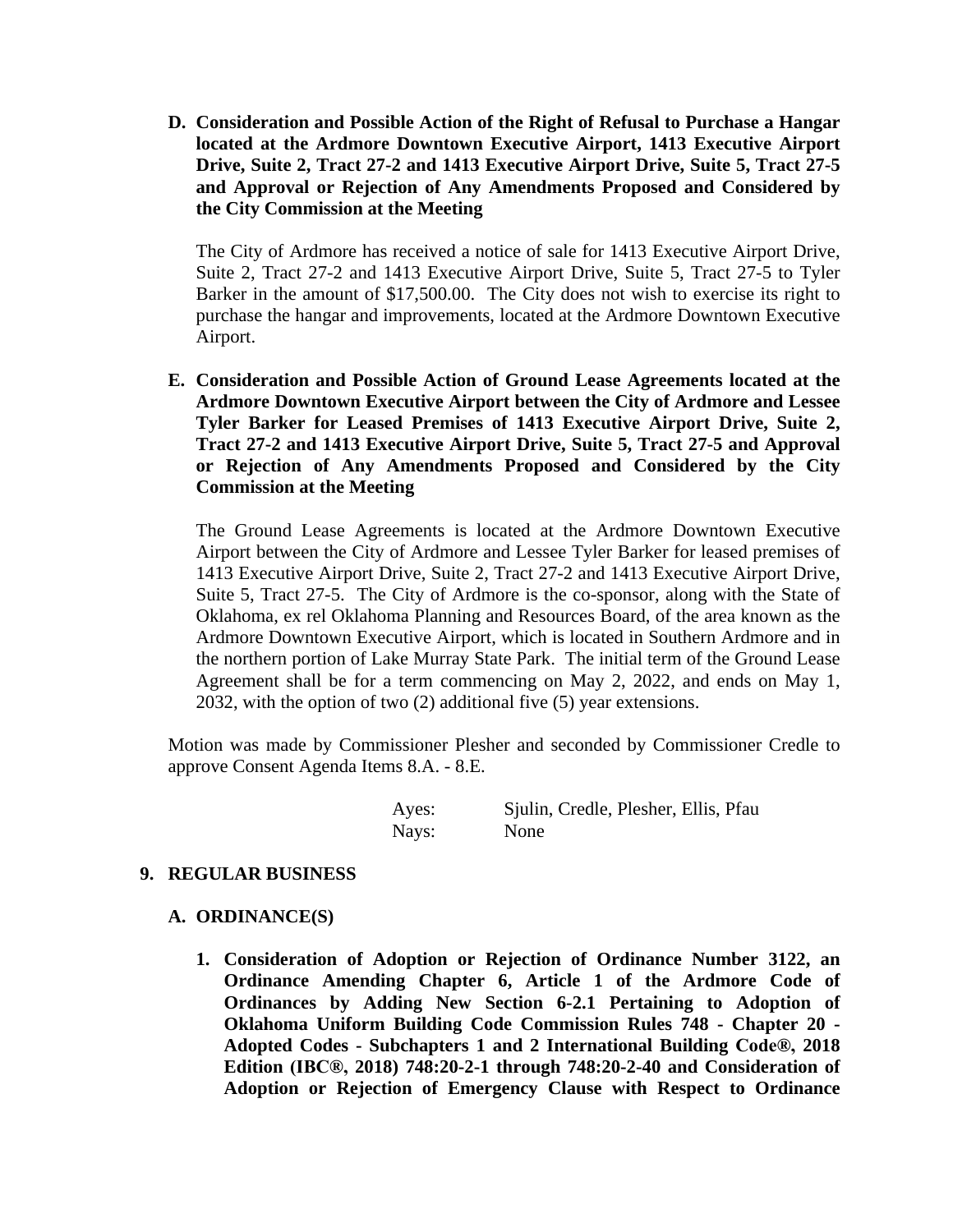**Number 3122 and Consideration of Adoption or Rejection of Any Amendments to the Proposed Emergency Clause as may be Considered by the City Commission at the Meeting and Approval or Rejection of Any Amendments Proposed and Considered by the City Commission at the Meeting**

A presentation was made by Jessica Scott, Director of Community Development, to the Commission. She stated that the Oklahoma Unified Code Commission (OUBCC) is responsible for adopting the State's Fire, Building, and Life Safety Codes. While adopting the codes, the State includes many amendments to the Code for construction within the State of Oklahoma. These Amendments are published as Oklahoma Unified Code Commission Rule s748 Chapter 20. Staff requests the Mayor and City Commission adopt the Oklahoma Unified Code Commission Rules 748 Chapter 20.

Motion was made by Commissioner Plesher and seconded by Commissioner Credle to adopt Ordinance Number 3122.

| Ayes: | Sjulin, Credle, Plesher, Ellis, Pfau |
|-------|--------------------------------------|
| Nays: | None                                 |

**2. Consideration of Adoption or Rejection of Ordinance Number 3123, an Ordinance Adopting the 2018 International Building Code Amending Chapter 6 Section 6-2 of the Code of Ordinances for the City of Ardmore, Oklahoma and Providing for Severability and Consideration of Adoption or Rejection of Any Amendments to the Proposed Ordinance as may be Considered by the City Commission at the Meeting**

A presentation was made by Jessica Scott, Director of Community Development, to the Commission. She stated that the Oklahoma Unified Code Commission (OUBCC) is responsible for adopting the State's Fire, Building, and Life Safety Codes. Currently the OUBCC has adopted the 2018 version of the International Building Code. Staff requests the Mayor and City Commission adopt the 2018 International Building Code. Adoption of this code would bring the City in correlation with the State.

Motion was made by Vice-Mayor Ellis and seconded by Commissioner Sjulin to adopt Ordinance Number 3123.

| Ayes: | Sjulin, Credle, Plesher, Ellis, Pfau |
|-------|--------------------------------------|
| Nays: | None                                 |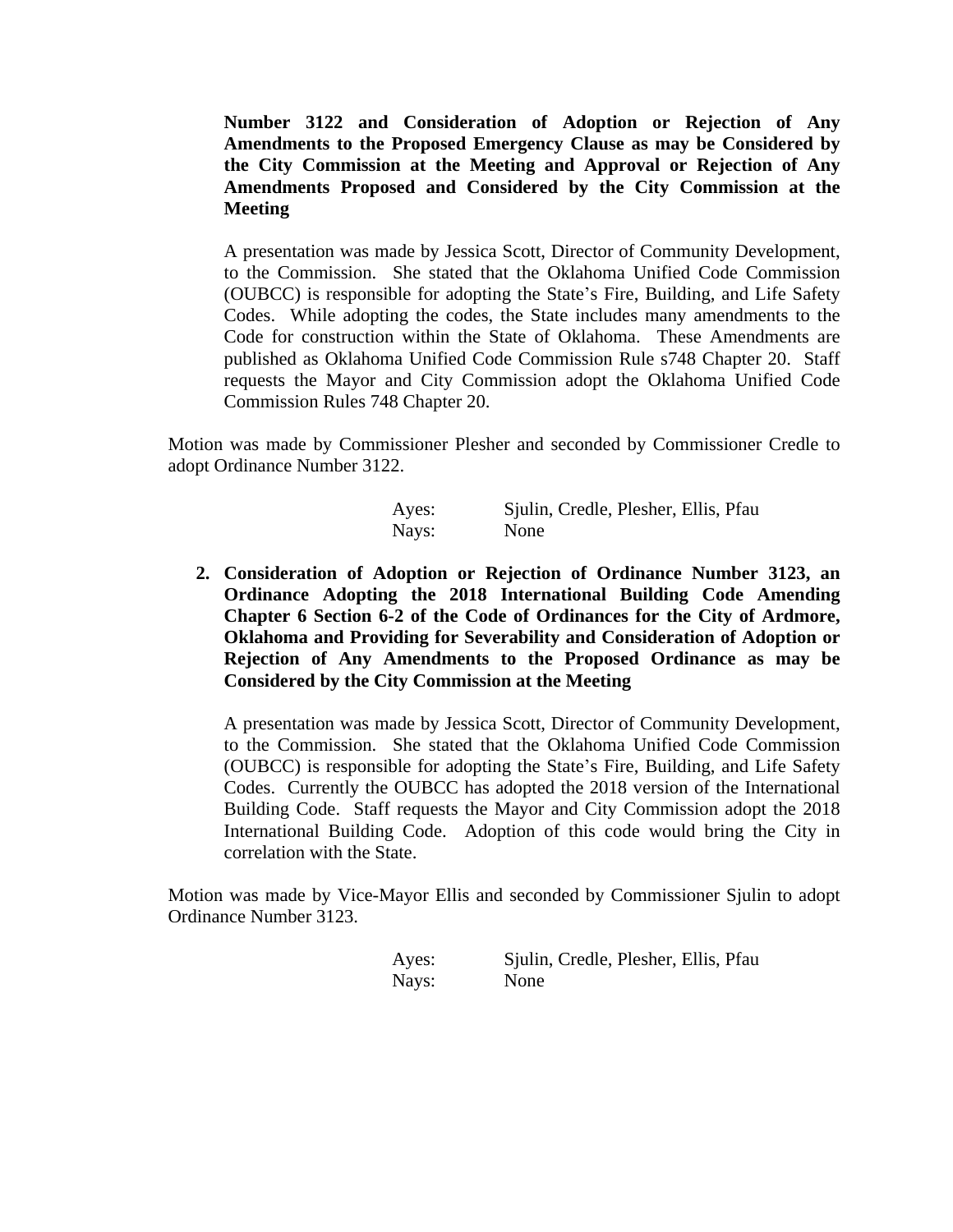**3. Consideration of Adoption or Rejection of Ordinance Number 3124, an Ordinance Adopting the 2018 International Plumbing Code Amending Chapter 23, Section 23-1 and 23-2 of the Code of Ordinances for the City of Ardmore, Oklahoma and Providing for Severability and Consideration of Adoption or Rejection of Any Amendments to the Proposed Ordinance as may be Considered by the City Commission at the Meeting**

A presentation was made by Jessica Scott, Director of Community Development, to the Commission. She stated that the Oklahoma Unified Code Commission (OUBCC) is responsible for adopting the State's Fire, Building, and Life Safety Codes. Currently the OUBCC has adopted the 2018 version of the International Plumbing Code. Staff requests the Mayor and City Commission adopt the 2018 International Plumbing Code. Adoption of this code would bring the City in correlation with the State.

Motion was made by Commissioner Sjulin and seconded by Commissioner Plesher to adopt Ordinance Number 3124.

| Ayes: | Sjulin, Credle, Plesher, Ellis, Pfau |
|-------|--------------------------------------|
| Nays: | None                                 |

**4. Consideration of Adoption or Rejection of Ordinance Number 3125, an Ordinance Adopting the 2018 International Mechanical Code Amending Chapter 12, Section 12-1 of the Code of Ordinances for the City of Ardmore, Oklahoma and Providing for Severability and Consideration of Adoption or Rejection of Any Amendments to the Proposed Ordinance as may be Considered by the City Commission at the Meeting**

A presentation was made by Jessica Scott, Director of Community Development, to the Commission. She stated that the Oklahoma Unified Code Commission (OUBCC) is responsible for adopting the State's Fire, Building, and Life Safety Codes. Currently the OUBCC has adopted the 2018 version of the International Mechanical Code. Staff requests the Mayor and City Commission adopt the 2018 International Mechanical Code. Adoption of this code would bring the City in correlation with the State.

Motion was made by Commissioner Credle and seconded by Vice-Mayor Ellis to adopt Ordinance Number 3125.

| Ayes: | Sjulin, Credle, Plesher, Ellis, Pfau |
|-------|--------------------------------------|
| Nays: | None                                 |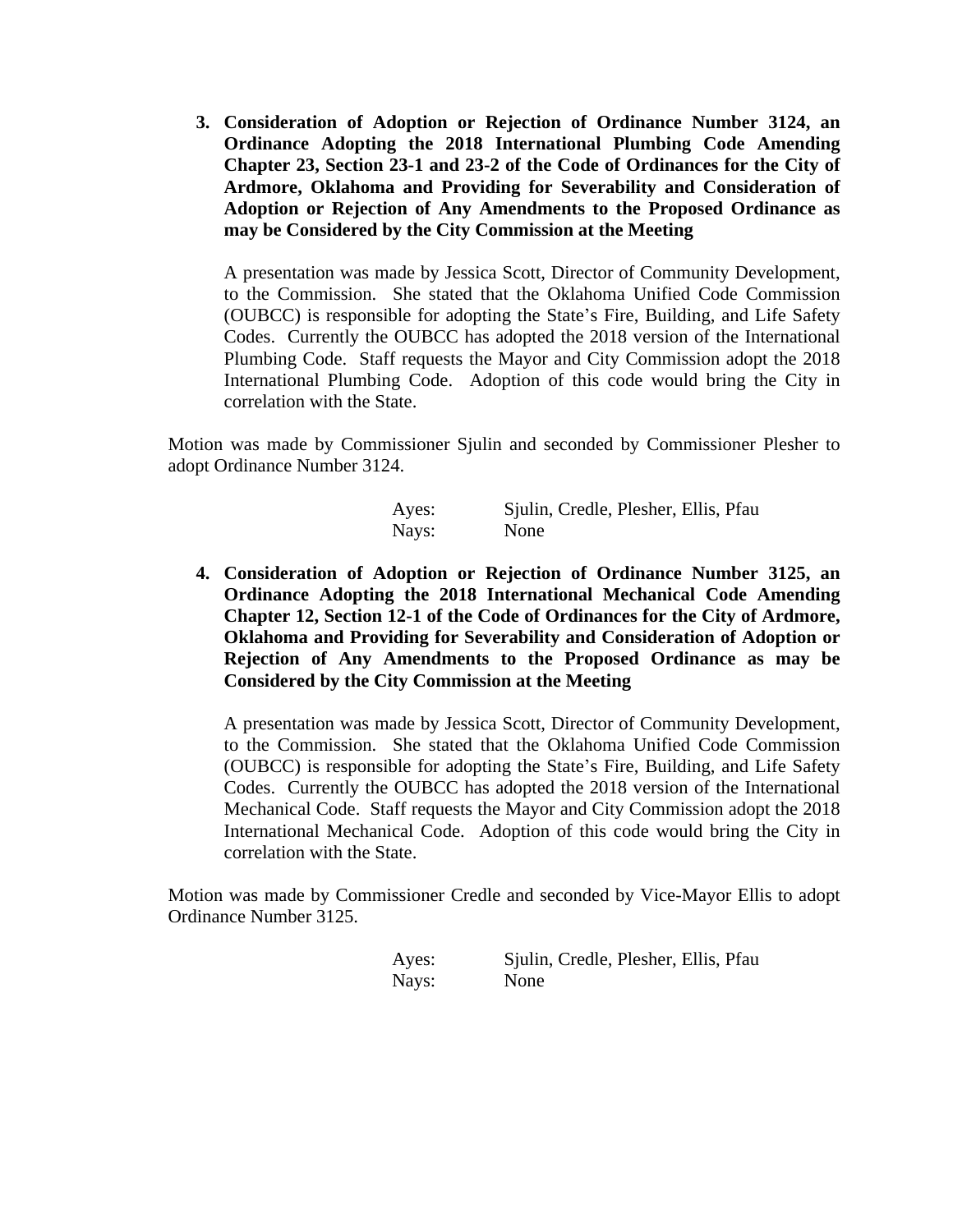**5. Consideration of Adoption or Rejection of Ordinance Number 3126, an Ordinance Adopting the 2018 International Fuel Gas Code Amending Chapter 12, Section 9 of the Code of Ordinances for the City of Ardmore, Oklahoma and Providing for Severability and Consideration of Adoption or Rejection of Any Amendments to the Proposed Ordinance as may be Considered by the City Commission at the Meeting**

A presentation was made by Jessica Scott, Director of Community Development, to the Commission. She stated that the Oklahoma Unified Code Commission (OUBCC) is responsible for adopting the State's Fire, Building, and Life Safety Codes. Currently the OUBCC has adopted the 2018 version of the International Fuel Gas Code. Staff requests the Mayor and City Commission adopt the 2018 International Fuel Gas Code. Adoption of this code would bring the City in correlation with the State.

Motion was made by Commissioner Sjulin and seconded by Commissioner Credle to adopt Ordinance Number 3126.

| Ayes: | Sjulin, Credle, Plesher, Ellis, Pfau |
|-------|--------------------------------------|
| Nays: | None                                 |

**6. Consideration of Adoption or Rejection of Ordinance Number 3127, an Ordinance Adopting the 2018 International Fire Code Amending Chapter 10 Section 10-15.1 of the Code of Ordinances for the City of Ardmore, Oklahoma and Providing for Severability and Consideration of Adoption or Rejection of Any Amendments to the Proposed Ordinance as may be Considered by the City Commission at the Meeting**

A presentation was made by Jessica Scott, Director of Community Development, to the Commission. She stated that the Oklahoma Unified Code Commission (OUBCC) is responsible for adopting the State's Fire, Building, and Life Safety Codes. Currently the OUBCC has adopted the 2018 version of the International Fire Code. Staff requests the Mayor and City Commission adopt the 2018 International Fire Code. Adoption of this code would bring the City in correlation with the State.

Motion was made by Commissioner Plesher and seconded by Vice-Mayor Ellis to adopt Ordinance Number 3127.

| Ayes: | Sjulin, Credle, Plesher, Ellis, Pfau |
|-------|--------------------------------------|
| Nays: | None                                 |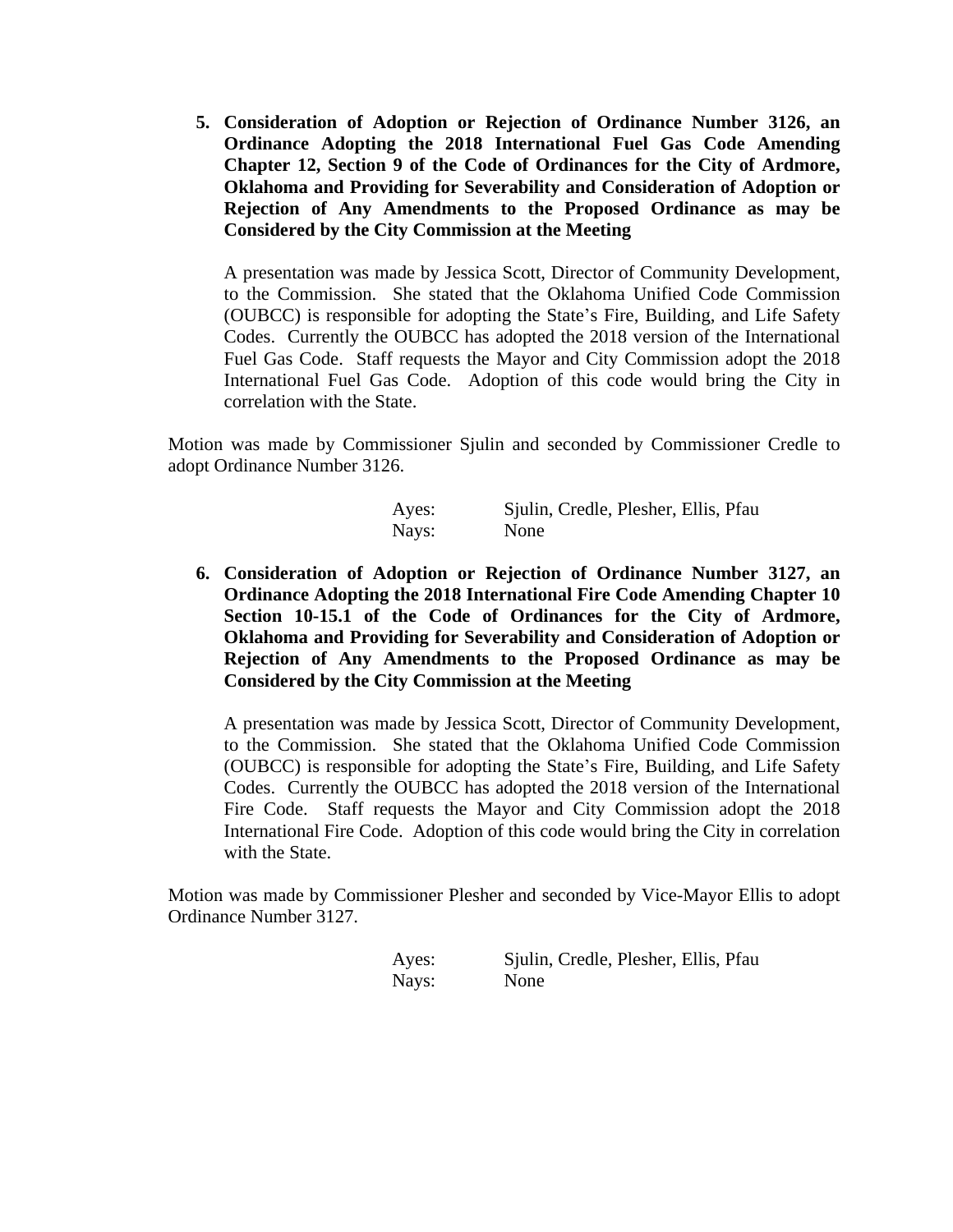**7. Consideration of Adoption or Rejection of Ordinance Number 3128, an Ordinance Amending Chapter 25, Article IV, of the Ardmore Code of Ordinances by Adding New Sections 25-100.1 through 25-100.5, Pertaining to Laying Lines, Cable, Pipelines Appurtenances of Any Type, Excavation for the Purpose of Laying Lines, or Pipelines of Any Type, in Easements or Rights-of-Way of the City, Requiring Permits and Applicability of other Regulations, Providing for Emergency Repairs, Providing for Repealer, Penalties for Violation; Severability and Declaring an Emergency and Consideration of Adoption or Rejection of Emergency Clause with Respect to Ordinance Number 3128 and Consideration of Adoption or Rejection of Any Amendments to the Proposed Emergency Clause as may be Considered by the City Commission at the Meeting and Approval or Rejection of Any Amendments Proposed and Considered by the City Commission at the Meeting**

A presentation was made by Josh Randell, Interim City Engineer, to the Commission. He stated that the purpose of this agenda item is to amend Chapter 25, Article IV of the Ardmore Code of Ordinances by adding new sections 25- 100.1 through sections 25-100.5. This Ordinance is needed to address any proposed or existing lines, cable, pipelines, and appurtenances to the same place in the City's Right-of-Way by various utility companies as well as our franchisees and their subcontractors. The Engineering Department has been receiving server requests over the last couple of years to place new lines or cables in the City's Right-of-Way. Due to the influx of so many requests, the Engineering Department has determined that new controls are needed to maintain the City's Right-of Way integrity. These controls will allow staff to keep a tight regulation of the City's Right-of-Ways so that not just anyone can place lines in wherever and however they wish. This Ordinance allows for the Engineering Department to collect annual fees for such Right-of-Way occupancy. These fees will be due at the time of permitting and every year afterward in perpetuity. It also allows for the Engineering Department to better control the nature of the installation and ensures that pavement, curb and gutter, and Right-of-Way are put back to as good or better condition before installation began.

Motion was made by Commissioner Plesher and seconded by Vice-Mayor Ellis to adopt Ordinance Number 3128.

Ayes: Sjulin, Credle, Plesher, Ellis, Pfau Nays: None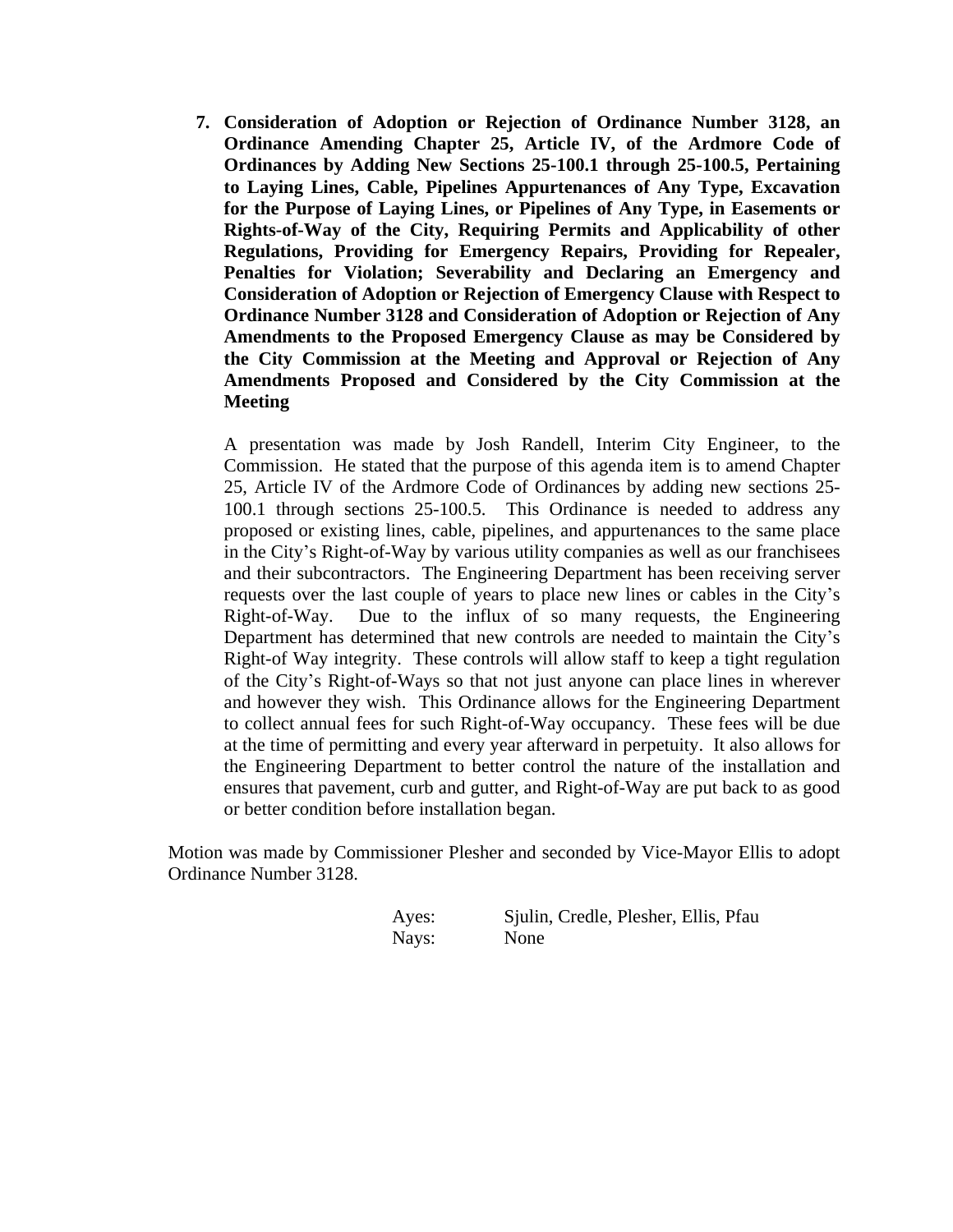## **8. AGREEMENT(S)**

**1. Consideration and Possible Action of an Emergency Management Mutual Aid Memorandum of Understanding between the City of Ardmore and the Chickasaw Nation Department of Interior Services, for the Purpose of Providing Mutual Aid in Preparation for or in Response to a Disaster, an Emergency, and/or Planned Event and Approval or Rejection of Any Amendments Proposed and Considered by the City Commission at the Meeting**

A presentation was made by Amber Wilson, Director of Emergency Management, to the Commission. She stated that the Chickasaw Nation has asked the City of Ardmore to enter into an Emergency Management Mutual Aid Memorandum of Understanding (MOU) in preparation for or in response to disaster, an emergency, and/or planned event, so long as resources allow. The MOU shall be effective for one (1) year and will automatically renew for additional one (1) year terms unless either party provides the other party with written notice of termination.

Motion was made by Commissioner Credle and seconded by Commissioner Sjulin to approve an Emergency Management Mutual Aid Memorandum of Understanding between the City of Ardmore and the Chickasaw Nation Department of Interior Services, for the purpose of providing mutual aid in preparation for or in response to a disaster, an emergency, and/or planned event.

| Ayes: | Sjulin, Credle, Plesher, Ellis, Pfau |
|-------|--------------------------------------|
| Nays: | None                                 |

**2. Consideration and Possible Action for the Renewal of a Social Media Contract between the City of Ardmore and Bosham Media, LLC to be Effective from May 15, 2022 through May 14, 2023 in the Total Amount of \$49,800.00 and Approval or Rejection of Any Amendments Proposed and Considered by the City Commission at the Meeting**

A presentation was made by Robert Newell, Chief Information Officer, to the Commission. He stated this last year the City entered into a Special Services Contract with a local company to help amplify the City's Social Media presence. A committee of City staff met and came up with a Social Media Policy and identified what staff wanted this contractor to concentrate on and how the workflow of information would happen. It was the expectation to be able to allow department employees to concentrate on their specialties and allow someone who is trained and knows all the many Social Media platforms to increase what City staff was already able to accomplish with basic understanding. In November staff contracted with Bosham Media, LLC to do a trial (1/2 year) to see if the City could benefit from an individual or company taking over these responsibilities. That contract fell within the City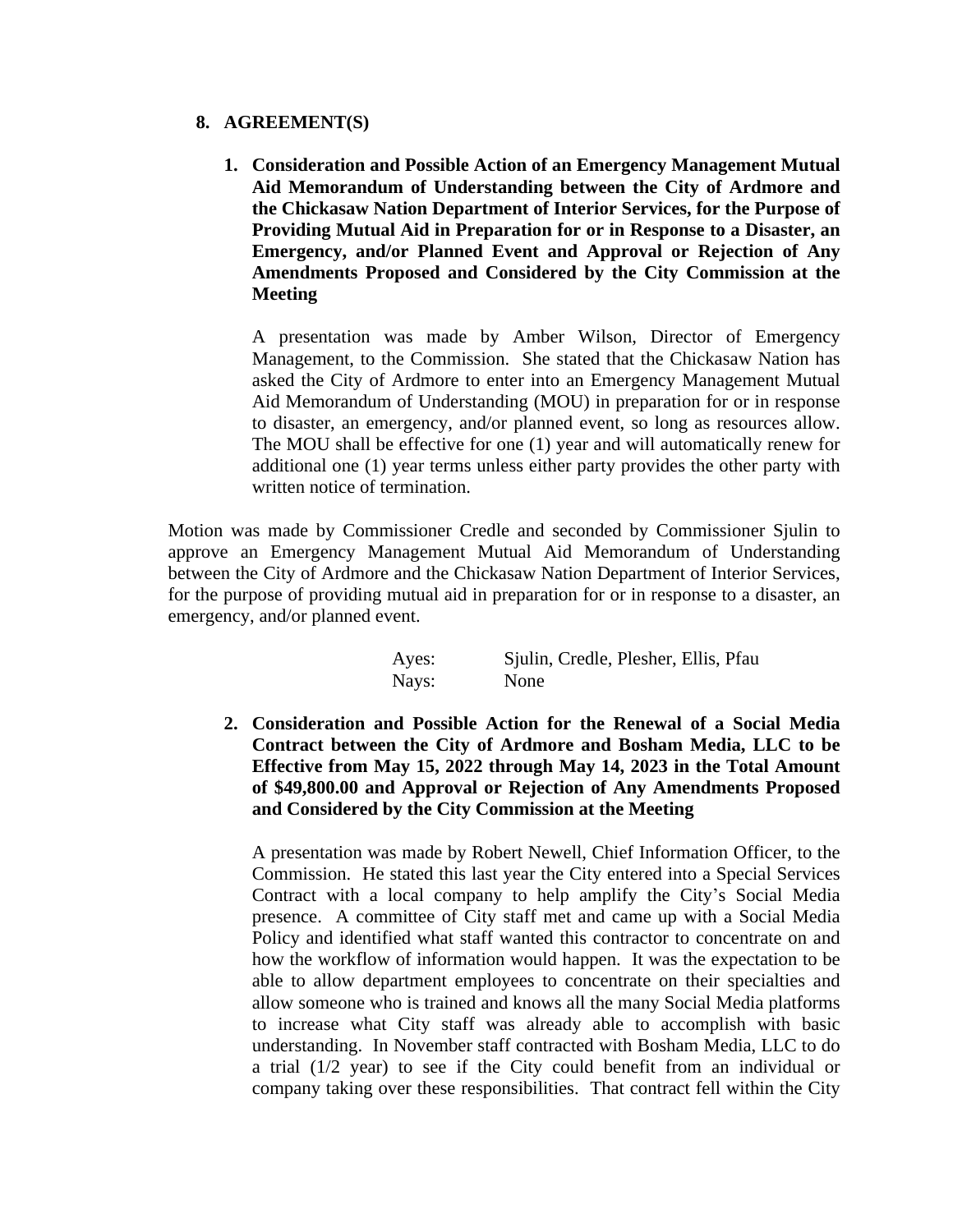Manager's fiscal approval threshold. This contract is to be effective from May 15, 2022 through May 14, 2023 for the amount of \$4,150.00 a month for a total \$49,800.00 for the life of the contract. This contract has been reviewed and approved by legal. This is a budgeted item in the Information Technology Budget in the next Fiscal Year 2022/2023. There are sufficient fund in the Information Technology Special Services account to pay for invoices that fall in this fiscal year.

Motion was made by Commissioner Plesher and seconded by Vice-Mayor Ellis to approve the renewal of a Social Media Contract between the City of Ardmore and Bosham Media, LLC to be effective from May 15, 2022 through May 14, 2023 in the total amount of \$49,800.00.

| Ayes: | Sjulin, Credle, Plesher, Ellis, Pfau |
|-------|--------------------------------------|
| Nays: | None                                 |

**3. Consideration and Possible Action to Declare Fifty-Four (54) Ardmore Police Department Glock M17 Gen 5 Duty Pistols as Surplus to Proceed with a Trade-In Agreement with GT Distributors and Approval or Rejection of Any Amendments Proposed and Considered by the City Commission at the Meeting**

A presentation was made by Kevin Norris, Chief of Police, to the Commission. He stated that the Ardmore Police Department requests approval to declare fifty-four (54) Glock M17 Gen 5 duty pistols surplus as part of a trade-in agreement with GT Distributors valued at \$18,259.00. Additionally, the agreement includes the trade-in of Lawman 40 caliber ammunition valued at \$10,800.00. The trade-in value of the fifty-four (54) Glock M17 Gen 5 duty pistols is \$29,059.00.

Motion was made by Commissioner Plesher and seconded by Commissioner Credle to approve to declare fifty-four (54) Ardmore Police Department Glock M17 Gen 5 duty pistols as surplus to proceed with a trade-in agreement with GT Distributors.

| Ayes: | Sjulin, Credle, Plesher, Ellis, Pfau |
|-------|--------------------------------------|
| Nays: | None                                 |

## **9. PURCHASE(S)**

**1. Consideration and Possible Action for the Purchase of Sixty (60) Glock 45 Gen 5 Duty Pistols with Gun Lights, Holsters and Sight Sets for the Ardmore Police Department from the Oklahoma State Contract SW220 from GT Distributors in the Total Amount of \$41,242.75 and Approval or Rejection of Any Amendments Proposed and Considered by the City Commission at the Meeting**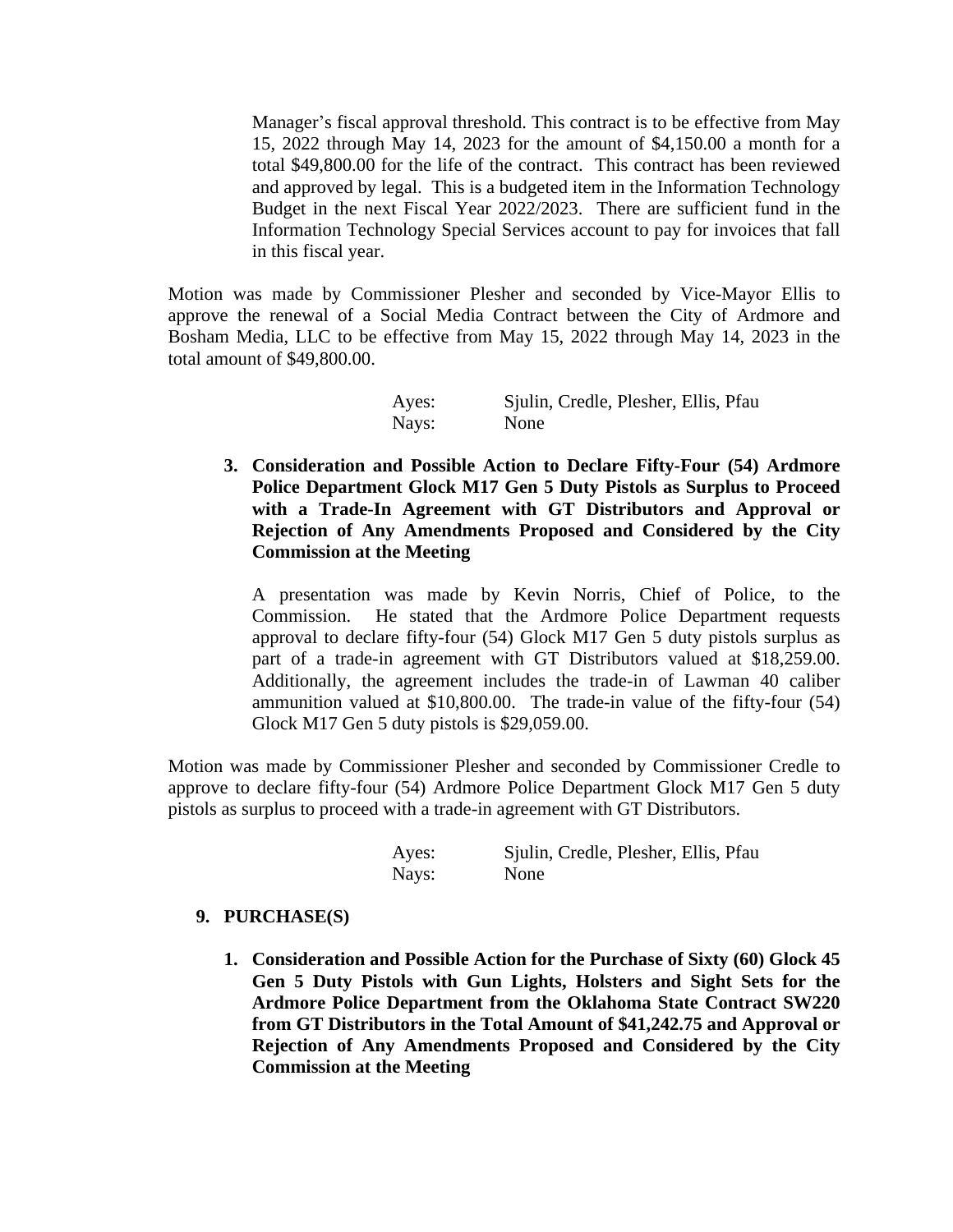A presentation was made by Kevin Norris, Chief of Police, to the Commission. He stated that the Ardmore Police Department requests approval to purchase sixty (60) Glock 45 Gen 5 duty pistols with gun lights, holsters and sight set valued at \$41,242.75. This purchase price is after the application of the trade-in agreement with GT Distributors for the Glock M17 Gen 5 duty pistols and ammunition valued \$29,059.00. Funding for this purchase is from the GAPS Fund. The purchase of sixty (60) Glock 45 Gen 5 duty pistols with gun lights, holsters and sight sets is from the Oklahoma State Contract SW220 from GT Distributors in the total amount of \$41,242.75.

Motion was made by Commissioner Plesher and seconded by Commissioner Sjulin to approve to the purchase of sixty (60) Glock 45 Gen 5 duty pistols with gun lights, holsters and sight sets for the Ardmore Police Department from the Oklahoma State Contract SW220 from GT Distributors in the total amount of \$41,242.75.

| Ayes: | Sjulin, Credle, Plesher, Ellis, Pfau |
|-------|--------------------------------------|
| Nays: | None                                 |

**2. Consideration and Possible Action for the Purchase of Three (3) New 14- Foot Salt Dogg Spreaders and Three (3) SST Light Bars for the Street Department from the Oklahoma State Contract SW500 from Southwest Trailers & Equipment in the Total Amount of \$42,330.00 and Approval or Rejection of Any Amendments Proposed and Considered by the City Commission at the Meeting**

A presentation was made by Josh Randell, Interim City Engineer, to the Commission. He stated that the Street Division would like to purchase three (3) 14-foot Stainless Steel Salt Dogg Spreaders. Each will hold approximately 10 cubic yards of sand. The new spreaders will replace the City's older sand spreaders which are more than twenty (20) years in age. Staff proposes to purchase the sand spreaders from Southwest Trailers & Equipment. Along with the sand spreaders we also wish to purchase SST Light Bars for each of the spreaders as well. These light bars are a safety feature that will allow the truck and spreaders to be seen from long distances with flashing lights. There is an additional cost for installation materials and the labor to install as well. The spreaders were not originally budgeted, however due to concerns staff had with current sanders during the last inclement weather situation, it was decided to utilize money budgeted for a new 5-ton dump truck to purchase the spreaders. With national supply chain delays, the replacement truck could not be purchased within this budget year. The spreaders will be paid for from the Street Department Budget 5305. The purchase of the three (3) new 14-foot Salt Dogg Spreaders and three (3) SST Light Bars for the Street Department from the Oklahoma State Contract SW500 from Southwest Trailers & Equipment is in the total amount of \$42,330.00.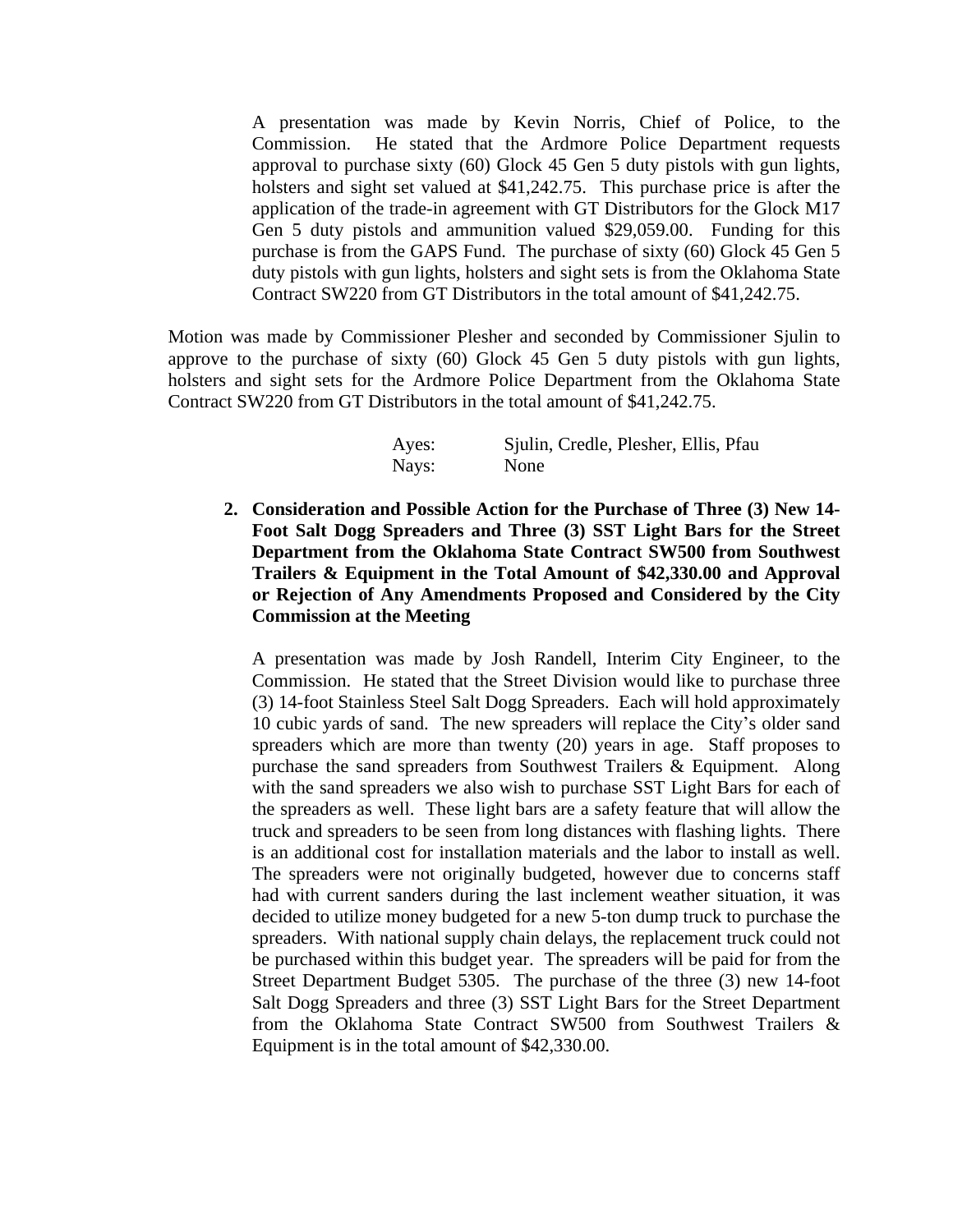Motion was made by Commissioner Credle and seconded by Vice-Mayor Ellis to approve to the purchase of three (3) new 14-foot Salt Dogg Spreaders and three (3) SST Light Bars for the Street Department from the Oklahoma State Contract SW500 from Southwest Trailers & Equipment in the total amount of \$42,330.00.

| Ayes: | Sjulin, Credle, Plesher, Ellis, Pfau |  |  |
|-------|--------------------------------------|--|--|
| Nays: | None                                 |  |  |

#### **10. EXECUTIVE SESSION**

Motion was made by Commissioner Sjulin and seconded by Commissioner Credle to enter into Executive Session at 7:45 P.M.

| Ayes: | Sjulin, Credle, Plesher, Ellis, Pfau |
|-------|--------------------------------------|
| Nays: | None                                 |

**A. Consideration and Possible Vote to Enter Into Executive Session for the Purpose of Discussing the Status of Negotiations between the City of Ardmore and the International Association of Firefighters, Local No. 1881 for the New Collective Bargaining Agreement for Fiscal Year 2022-2023 and Fiscal Year 2023-2024 as Authorized by 25 O.S. Section 307 (B)(2)**

#### **B. Consideration and Possible Vote to Reconvene into Open Session**

Motion was made by Commissioner Credle and seconded by Vice-Mayor Ellis to reconvene into Open Session at 7:52 P.M.

| Ayes: | Sjulin, Credle, Plesher, Ellis, Pfau |
|-------|--------------------------------------|
| Nays: | None                                 |

## **11. AGREEMENT(S)**

**(1) Consideration and Possible Action of the International Association of Firefighter, Local No. 1881, New Collective Bargaining Agreement for Fiscal Year 2022-2023 and Fiscal Year 2023-2024, and Authorize Mayor and City Manager to Execute the New Collective Bargaining Agreement**

Motion was made by Commissioner Sjulin and seconded by Commissioner Plesher to approve the International Association of Firefighter, Local No. 1881, and new Collective Bargaining Agreement for Fiscal Year 2022-2023 and Fiscal Year 2023-2024, and authorize Mayor and City Manager to execute the new Collective Bargaining Agreement.

| Ayes: | Sjulin, Credle, Plesher, Ellis, Pfau |
|-------|--------------------------------------|
| Nays: | None                                 |